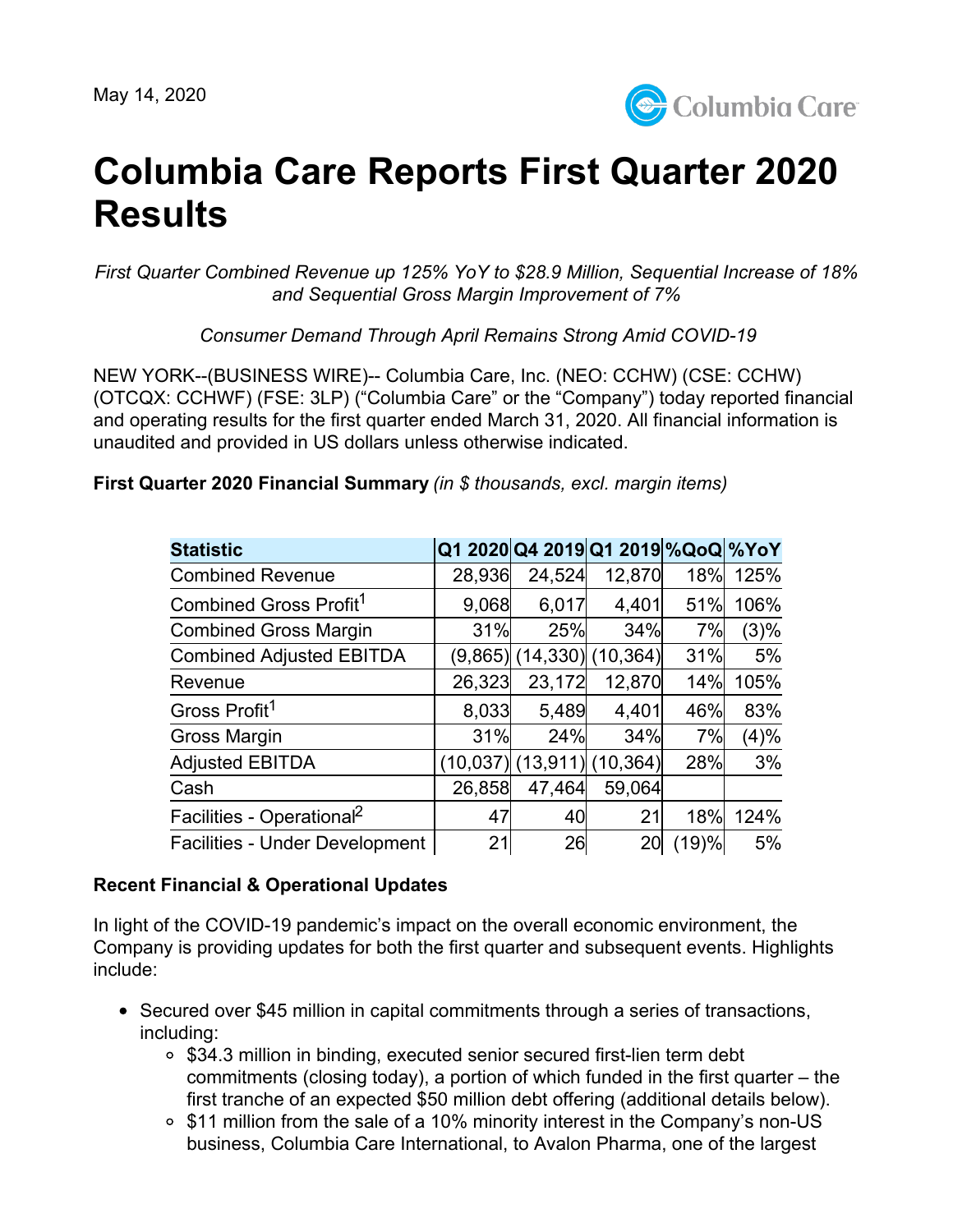pharmaceutical manufacturers in the MENA region.

- Operating cost reductions implemented over the last several months, including suspension of operations in Puerto Rico in Q2 2020 due to the frequency and disruptive impact of natural disasters, regulatory ambiguity and a limited view on nearterm profitability. Total reductions in operating expense taken in Q1 and Q2 2020 are expected to save approximately 10%, or approximately \$7.5M, in cash operating expenses annually. Additional measures to reduce operating expenditures will be taken throughout the remainder of 2020.
- **Ohio**: Completed first phase of construction on 56,000 ft² cultivation facility in Mt. Orab, resulting in eight harvests since March to supply biomass for processing and wholesale flower for retail outlets. Corsa Verde manufacturing facility began commercialization buildout phase in May to expand processing capabilities and increase product offerings to retail customers.
- **Pennsylvania**: Strong momentum in all three locations despite new competition in Scranton and Allentown; supply chain improvements are lifting gross margins.
- **Florida**: Product supply challenges that impacted Q1 are expected to resolve in June and July as significant new canopy square footage and 40 new product (regulator pending) SKUs are commercialized.
- **Massachusetts**: Medical sales are up 40% partially offsetting the impact of the state's temporary suspension of all adult use cannabis sales on March 24 due to COVID-19. Inventory build process has continued to prepare for resumption of adult use sales, leading to higher gross margins.
- **Illinois**: Recently resumed adult use operations at Chicago dispensary following interruptions due to COVID-19; Aurora cultivation buildout completed and fully planted; commenced wholesale operations in April with initial expected weekly production capacity of over 37,000 grams of Dry Weight Equivalent (DWE).
- **Virginia:** Received approval to begin cultivation in 62,000ft vertically integrated facility and expect to have first harvest in 2H 2020.
- New Jersey: Completed construction on more than 50,000ff<sup>2</sup> vertically integrated facility with first harvest expected in early July. Actively hiring staff and anticipate opening first dispensary in Vineland in June to take advantage of wholesale supply availability.

## **Management Commentary**

"As we navigate the COVID-19 pandemic, our primary focus continues to be the health and well-being of our employees and the communities we serve across the country," said Nicholas Vita, CEO of Columbia Care. "Although we experienced record sales during the initial wave of stay-at-home mandates, we were not immune to disruptions and political risk that comes with volatile environments like the one we are currently experiencing. Despite localized headwinds, Columbia Care performed well and exceeded expectations as we continue to accelerate towards profitability."

"In addition to the strong operational performance, we have added more than \$45 million of liquidity through recent financings during one of the most turbulent periods in the history of the global capital markets, which speaks to investors' confidence in our company's strength and resiliency. In the wake of COVID-19, we continue to monitor performance measures and adjust our overhead and operating costs accordingly. We continue to focus our efforts and resources on leading and driving profitability in each of our markets – something we believe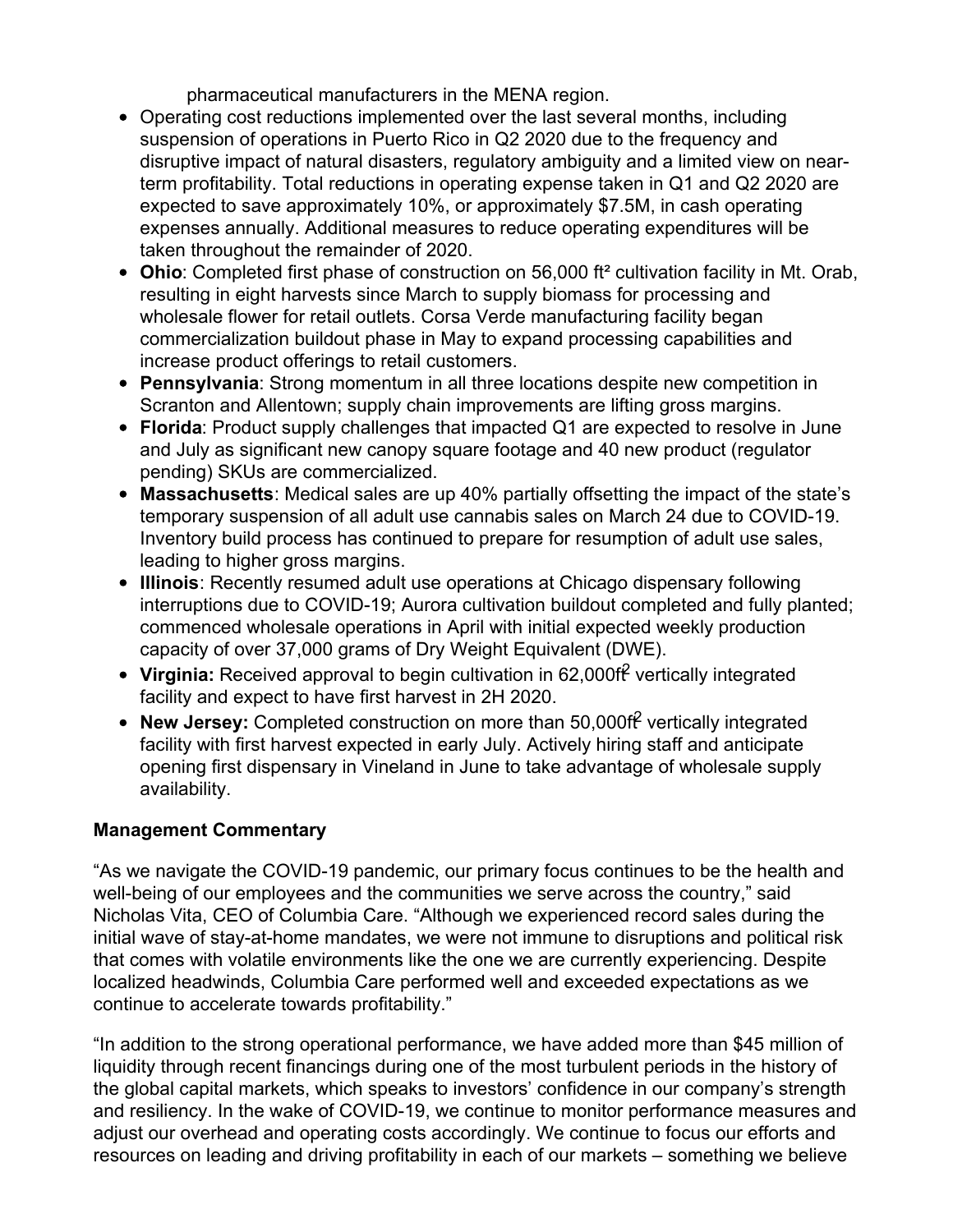will demonstrate the power of our operating model."

# **Recent Financing**

The Company also expects today to close its previously announced private placement offering (the "Offering") of debenture units (the "Units") for aggregate gross proceeds of \$34.3 million, \$14.3 million of which was funded in the first quarter. Each Unit is comprised of one 13% senior-secured first lien note due May 14, 2023 and one common share purchase warrant, having a three year term. In connection with the Offering, the Company issued 4,144,438 warrants with exercise prices between C\$2.95 and C\$3.10. The Offering was conducted on a "best-efforts" basis pursuant to the terms of an agency agreement dated May 11, 2020, between the Company and Canaccord Genuity Corp., as agent and Lead Manager in respect of the Offering.

## **Conference Call and Webcast Details**

To access the live conference call via telephone, please dial 1-877-407-8914 (US callers) or 1-201-493-6795 (international callers) and provide passcode EQUI-EVT 22. A live audio webcast of the call will also be available in the Investor Relations section of the Company's website at [https://ir.col-care.com/.](https://ir.col-care.com/)

A replay of the audio webcast will be available in the Investor Relations section of the Company's website approximately 2 hours after completion of the call and will be archived for 30 days.

# **Non-IFRS Financial Measures**

In this press release, Columbia Care refers to certain non-IFRS financial measures, Combined Revenue, adjusted EBITDA, Combined Adjusted EBITDA, gross profit excluding changes in fair value of biological assets and inventory sold and Combined Gross Profit excluding changes in fair value of biological assets and inventory sold. These measures do not have any standardized meaning prescribed by IFRS and may not be comparable to similar measures presented by other companies. Columbia Care considers certain non-IFRS measures to be meaningful indicators of the performance of its business. A reconciliation of such non-IFRS financial measures to their nearest comparable IFRS measure is included in this press release and a further discussion of some of these items is contained in the Company's Management, Discussion and Analysis for the three months ended March 31, 2020 dated May 14, 2020.

# **About Columbia Care Inc.**

Columbia Care is one of the largest and most experienced cultivators, manufacturers and providers of medical and adult use cannabis products and related services with licenses in 18 US jurisdictions<sup>(3)</sup> and the EU. Columbia Care has completed more than 1.8 million sales transactions since inception and working in collaboration with renowned and innovative teaching hospitals and medical centers globally, continues to be a patient-centered health and wellness company setting the standard for compassion, professionalism, quality, care and innovation in the rapidly expanding cannabis industry. For more information on Columbia Care, please visit [www.col-care.com.](http://www.col-care.com)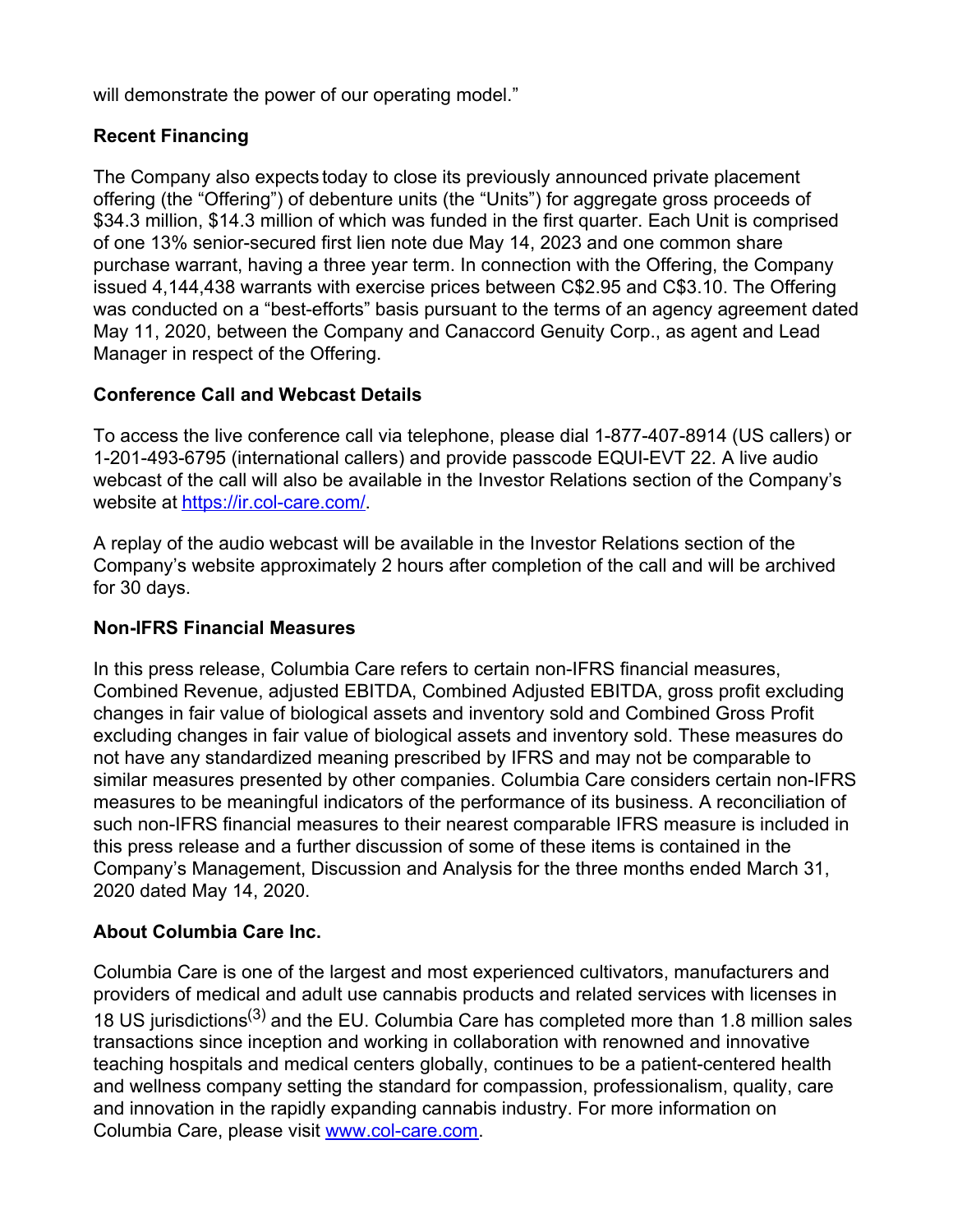## **Caution Concerning Forward-Looking Statements**

This press release contains certain statements that constitute forward-looking information within the meaning of applicable securities laws ("forward-looking statements"). Statements concerning Columbia Care's objectives, goals, strategies, priorities, intentions, plans, beliefs, expectations and estimates, and the business, operations, financial performance and condition of Columbia Care as well as statements under the heading "Outlook and Guidance" are forward-looking statements. The words "believe", "expect", "anticipate", "estimate", "intend", "may", "will", "would", "could", "should", "continue", "plan", "goal", "objective", and similar expressions and the negative of such expressions are intended to identify forward-looking statements, although not all forward-looking statements contain these identifying words.

Certain material factors and assumptions were applied in providing these forward-looking statements. Forward-looking information involves numerous assumptions, including assumptions on revenue and expected gross margins, capital allocation, EBITDA break even targets and other financial results; growth of its operations via expansion, for the effects of any transactions; expectations for the potential benefits of any transactions including the acquisition of The Green Solution; statements relating to the business and future activities of, and developments related to, the Company after the date of this press release, including such things as future business strategy, competitive strengths, goals, expansion and growth of the Company's business, operations and plans; expectations that planned acquisitions (including the acquisition of The Green Solution) will be completed as previously announced; expectations regarding cultivation and manufacturing capacity; expectations regarding receipt of regulatory approvals; expectations that licenses applied for will be obtained; potential future legalization of adult-use and/or medical cannabis under U.S. federal law; expectations of market size and growth in the U.S. and the states in which the Company operates; expectations for other economic, business, regulatory and/or competitive factors related to the Company or the cannabis industry generally; and other events or conditions that may occur in the future. Forward-looking statements may relate to future financial conditions, results of operations, plans, objectives, performance or business developments. These statements speak only as at the date they are made and are based on information currently available and on the then current expectations. Holders of securities of the Company are cautioned that forward-looking statements are not based on historical facts but instead are based on reasonable assumptions and estimates of management of the Company at the time they were provided or made and involve known and unknown risks, uncertainties and other factors which may cause the actual results, performance or achievements of the Company, as applicable, to be materially different from any future results, performance or achievements expressed or implied by such forward-looking statements, including, but not limited to, risks and uncertainties related to: the available funds of the Company and the anticipated use of such funds; the availability of financing opportunities; legal and regulatory risks inherent in the cannabis industry; risks associated with economic conditions, dependence on management and currency risk; risks relating to U.S. regulatory landscape and enforcement related to cannabis, including political risks; risks relating to anti-money laundering laws and regulation; other governmental and environmental regulation; public opinion and perception of the cannabis industry; risks related to contracts with third-party service providers; risks related to the enforceability of contracts; reliance on the expertise and judgment of senior management of the Company, and ability to retain such senior management; risks related to proprietary intellectual property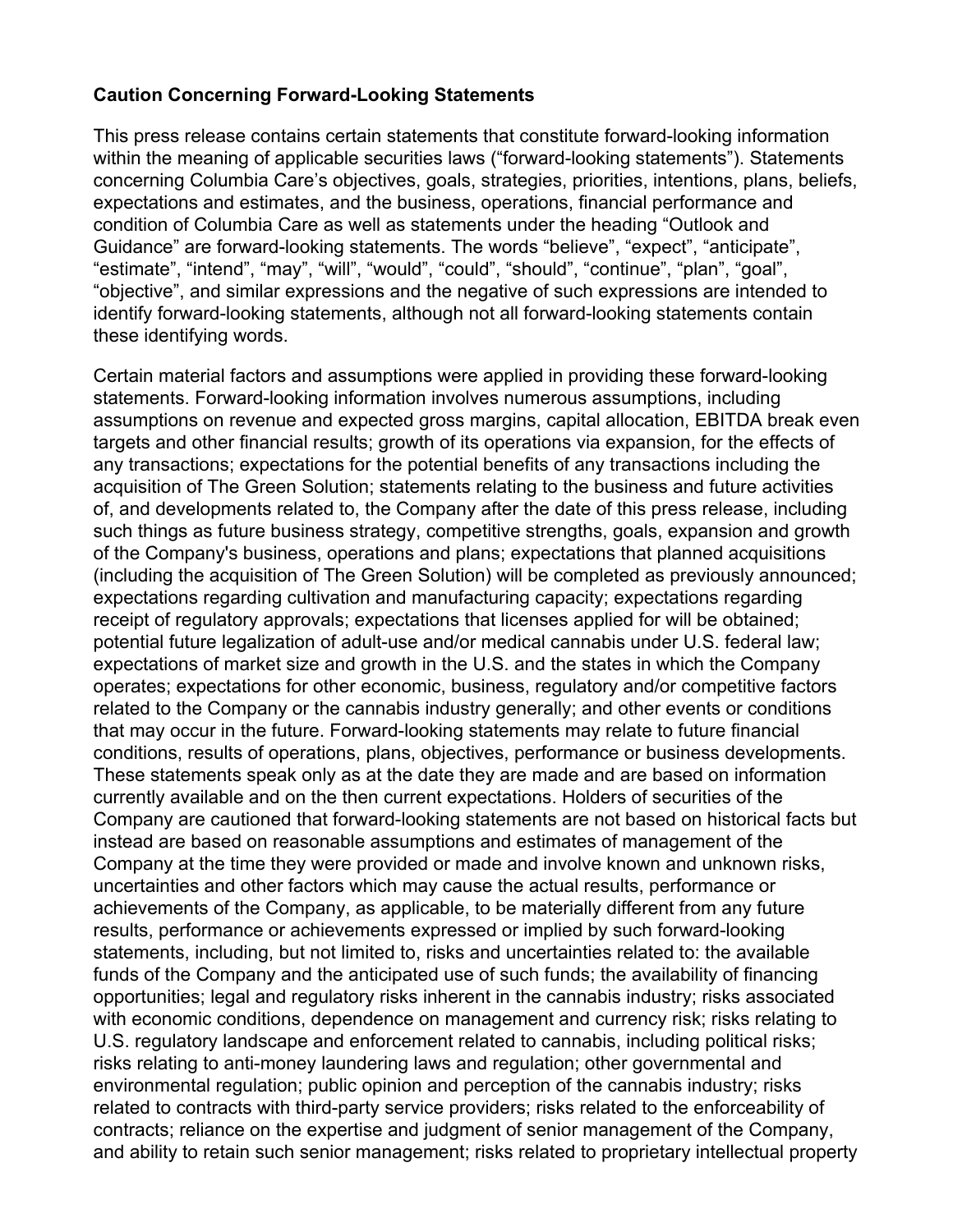and potential infringement by third parties; risks relating to the management of growth; increasing competition in the industry; risks inherent in an agricultural business; risks relating to energy costs; risks associated to cannabis products manufactured for human consumption including potential product recalls; reliance on key inputs, suppliers and skilled labor; cybersecurity risks; ability and constraints on marketing products; fraudulent activity by employees, contractors and consultants; tax and insurance related risks; risks related to the economy generally; risk of litigation; conflicts of interest; risks relating to certain remedies being limited and the difficulty of enforcement of judgments and effect service outside of Canada; risks related to future acquisitions or dispositions; sales by existing shareholders; limited research and data relating to cannabis; as well as those risk factors discussed under "Risk Factors" in Columbia Care's Annual Information Form dated March 31, 2020 and filed with the applicable Canadian securities regulatory authorities on SEDAR at www.sedar.com, in the Company's Annual Information Form, and as described from time to time in documents filed by the Company with Canadian securities regulatory authorities.

The purpose of forward-looking statements is to provide the reader with a description of management's expectations, and such forward-looking statements may not be appropriate for any other purpose. In particular, but without limiting the foregoing, disclosure in this press release as well as statements regarding the Company's objectives, plans and goals, including future operating results and economic performance may make reference to or involve forward-looking statements. Although the Company believes that the expectations reflected in such forward-looking statements are reasonable, it can give no assurance that such expectations will prove to have been correct. A number of factors could cause actual events, performance or results to differ materially from what is projected in the forwardlooking statements. No undue reliance should be placed on forward-looking statements contained in this press release. Such forward-looking statements are made as of the date of this press release. Columbia Care undertakes no obligation to update or revise any forwardlooking statements, whether as a result of new information, future events or otherwise, except as required by applicable law. The Company's forward-looking statements are expressly qualified in their entirety by this cautionary statement.

This news release contains future-oriented financial information and financial outlook information (collectively, "FOFI") about Columbia Care's prospective results of operations, production and production efficiency, commercialization, revenue, gross margins and capex, all of which are subject to the same assumptions, risk factors, limitations, and qualifications as set forth in the above paragraph. FOFI contained in this document was approved by management as of the date of this document and was provided for the purpose of providing further information about Columbia Care's future business operations. Columbia Care disclaims any intention or obligation to update or revise any FOFI contained in this document, whether because of new information, future events or otherwise, unless required pursuant to applicable law. Readers are cautioned that the FOFI contained in this document should not be used for purposes other than for which it is disclosed herein.

- 1 *Excludes changes in fair value of biological assets and inventory sold.*
- 2 *Majority of facilities became operational in late 2H2019*
- 3 *Includes Colorado, subject to successful completion of the acquisition of The Green Solution and West Virginia industrial hemp cultivation license*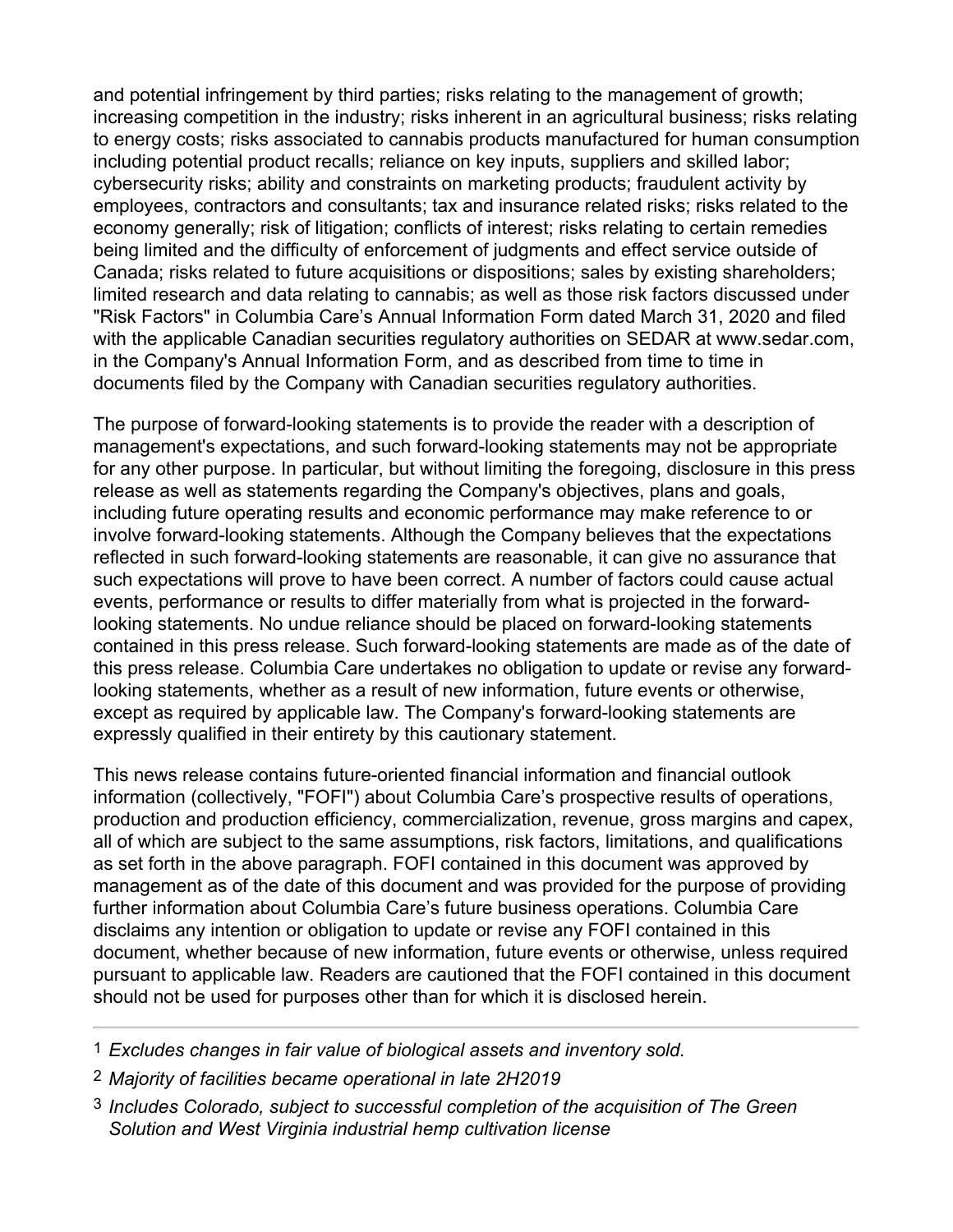# **TABLE 1 - CONDENSED CONSOLIDATED STATEMENTS OF OPERATIONS**

(in US \$ thousands, except share and per share figures, unaudited)

|                                                                   | <b>Three Months Ended</b> |                       |                       |  |
|-------------------------------------------------------------------|---------------------------|-----------------------|-----------------------|--|
|                                                                   |                           | <b>March 31, 2020</b> | <b>March 31, 2019</b> |  |
| Revenue                                                           | $\mathfrak{S}$            | 26,323 \$             | 12,870                |  |
| <b>Production costs</b>                                           |                           | (18, 290)             | (8, 469)              |  |
| Gross profit before fair value adjustments                        |                           | 8,033                 | 4,401                 |  |
| Fair value adjustments biological assets, net                     |                           | 4,558                 | (6,604)               |  |
| Gross profit                                                      |                           | 12,591                | (2,203)               |  |
| Operating expenses                                                |                           | (31,569)              | (21, 925)             |  |
| Loss from operations                                              |                           | (18, 978)             | (24, 128)             |  |
| Other expense, net                                                |                           | (960)                 | (389)                 |  |
| Income tax expense                                                |                           | (710)                 | (615)                 |  |
| Net loss                                                          |                           | (20, 648)             | (25, 132)             |  |
| Net loss attributable to non-controlling interests                |                           | (538)                 | (272)                 |  |
| Net loss attributable to Columbia Care shareholders               | \$                        | $(20, 110)$ \$        | (24, 860)             |  |
| Weighted average common shares outstanding - basic<br>and diluted |                           | 216,539,508           | 189,952,969           |  |
| Earnings per common share attributable to Columbia                |                           |                       |                       |  |
| Care shareholders - basic and diluted                             | \$                        | $(0.09)$ \$           | (0.13)                |  |

# **TABLE 2 - RECONCILIATION OF IFRS TO NON-IFRS MEASURES**

(in US \$ thousands, unaudited)

|                                                                     | <b>Three Months Ended</b><br>March 31, 2020<br><b>March 31, 2019</b> |                |              |
|---------------------------------------------------------------------|----------------------------------------------------------------------|----------------|--------------|
| Net loss                                                            | \$                                                                   | $(20, 648)$ \$ | (25, 132)    |
| Income tax expense                                                  |                                                                      | 710<br>5,728   | 615<br>2,870 |
| Depreciation and amortization<br>Net interest and debt amortization |                                                                      | 797            | 447          |
| <b>EBITDA</b>                                                       | $\mathfrak{L}$                                                       | $(13, 413)$ \$ | (21, 200)    |
| Share-based compensation                                            |                                                                      | 7,116          | 4,232        |
| Fair value adjustments biological assets, net                       |                                                                      | (4, 558)       | 6,604        |
| COVID-19 related expenses                                           |                                                                      | 818            |              |
| <b>Adjusted EBITDA</b>                                              | \$                                                                   | $(10,037)$ \$  | (10,364)     |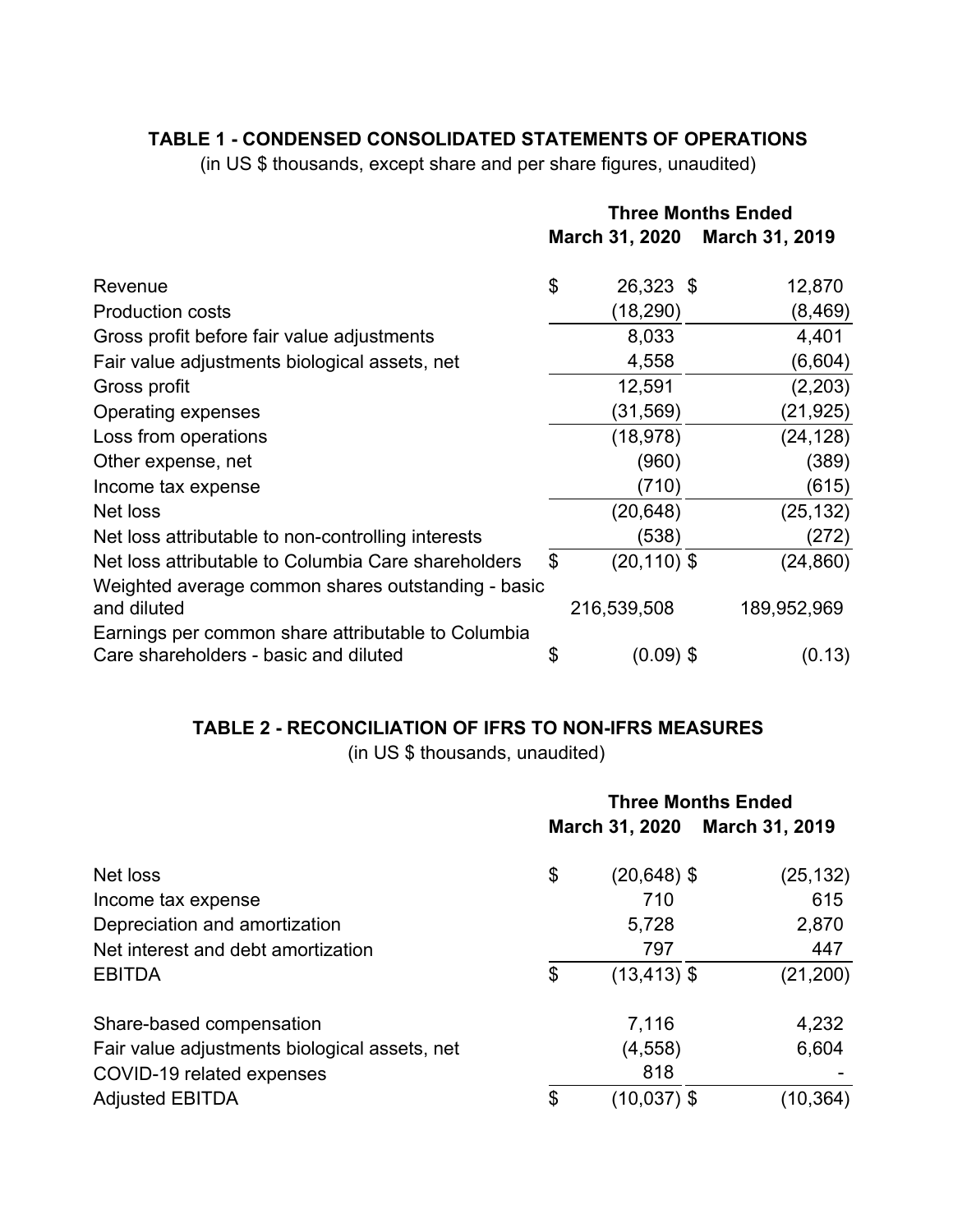## **TABLE 3 - CONDENSED CONSOLIDATED STATEMENTS OF CASH FLOW**

(in US \$ thousands, unaudited)

|                                           | <b>Three Months Ended</b> |                |                       |  |
|-------------------------------------------|---------------------------|----------------|-----------------------|--|
|                                           |                           | March 31, 2020 | <b>March 31, 2019</b> |  |
| Net cash used in operating activities     | \$                        | $(10, 430)$ \$ | (15,073)              |  |
| Net cash used in investment activities    |                           | (22, 816)      | (12, 399)             |  |
| Net cash provided by financing activities |                           | 12,640         | 40,295                |  |
| Net (decrease) increase in cash           |                           | (20, 606)      | 12,823                |  |
| Cash balance - beginning of period        |                           | 47,464         | 46,241                |  |
| Cash balance - end of period              |                           | 26,858         | 59,064                |  |

# **TABLE 4 - CONDENSED CONSOLIDATED STATEMENTS OF FINANCIAL POSITION (SELECT ITEMS)**

(in US \$ thousands, unaudited)

### **March 31, 2020 December 31, 2019**

| Cash                             | \$<br>26,858 \$ | 47,464  |
|----------------------------------|-----------------|---------|
| Total current assets             | 138,798         | 154,489 |
| Property and equipment, net      | 122,057         | 104,034 |
| Right of use assets              | 82,279          | 79,031  |
| <b>Total assets</b>              | 408,085         | 402,276 |
| <b>Total current liabilities</b> | 37,468          | 35,402  |
| <b>Total liabilities</b>         | 153,282         | 135,344 |
| Total equity                     | 254,803         | 266,932 |

## **TABLE 5 - COMBINED FINANCIALS**

(in US \$ thousands, unaudited)

|                      | <b>Three Months Ended</b> |                               |        |  |
|----------------------|---------------------------|-------------------------------|--------|--|
|                      |                           | March 31, 2020 March 31, 2019 |        |  |
| Revenue, as reported | \$.                       | 26,323 \$                     | 12,870 |  |
| CannAscend revenues  |                           | 2.613                         |        |  |
| Revenue, as adjusted |                           | 28,936                        | 12,870 |  |